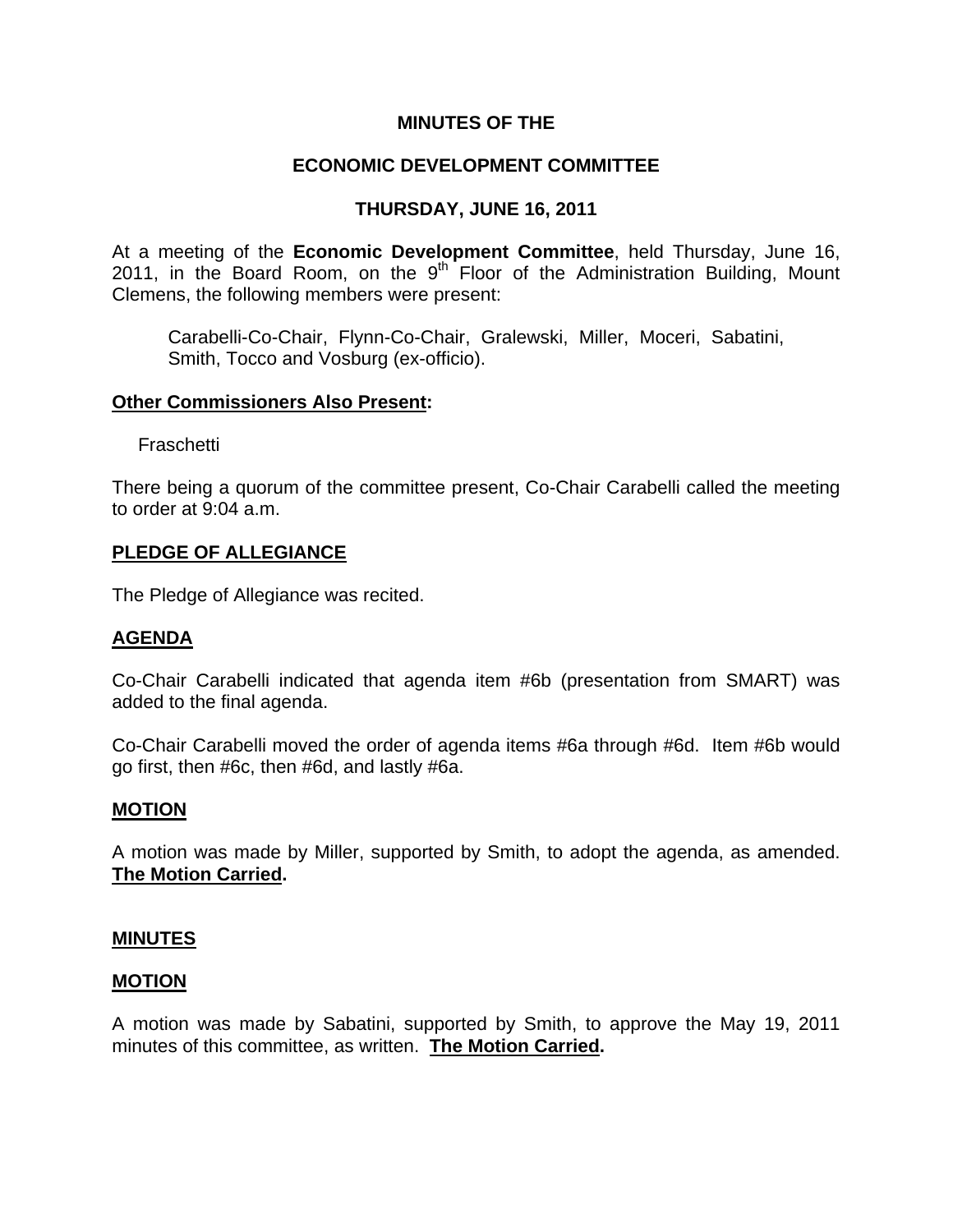### **ECONOMIC DEVELOPMENT**

#### b) Presentation from SMART

A colored copy of the PowerPoint presentation was distributed.

John Hertel, General Manager from SMART stated that SMART is the only regional transit system in Southeast Michigan. He gave a detailed background on SMART transportation. He stated that unfortunately, Oakland County and Wayne County allowed numerous communities to opt out of the system. Fortunately, Macomb County decided to do it differently and has a totally inclusive, smooth running, transit system which covers the entire county. He further stated that Macomb County's system has continually risen above the other two counties in ridership. He noted that the people in Macomb County have voted for the SMART Millage continually by a higher margin. Last year 75% voted yes. He further noted that 70% who use SMART are using it to get to work and the other 30% are attempting to get to school or are seniors.

Jim Fetzer, Deputy General Manager of Operations from SMART gave a PowerPoint presentation. Key topics covered included: How We Were Established, Who We Are, Quick Facts, Efficiency and Service.

John Hertel addressed two major issues concerning SMART: 1) They are in a situation which was imposed on them by the legislature and previous Granholm administration whereby when lump sum federal funding is received only 35% goes to SMART and 65% goes to DDOT. He felt those funds should be a 50/50 split. The formula is set up so that when DDOT reduces their services, it reduces the amount the federal government sends. He is requesting that the formula be changed so SMART is not part or tied to DDOT's circumstance and their board is talking about what could be done legislatively about changing it. 2) Over the last 55 years in Southeast Michigan there have been 23 attempts to create a Regional Transit Plan. In 2007, he began the  $24<sup>th</sup>$  effort and in December of 2008 he put a Regional Transit Plan in front of the Regional Transit Coordinating Council and the Plan was unanimously approved, but has sat since then without implementation. The only way it can get implemented is if a Regional Transit Authority is created. He recalled the Macomb County Board of Commissioners approved the bill that he put forth, as well as L. Brooks Patterson and Robert Ficano; unfortunately, Dave Bing did not support the bill. He stated with the possibility of the continued diminishment of DDOT, there is a real importance of implementing a Regional Transit Plan. He compared Michigan nationally to all of the other transit systems; the people in Southeast Michigan are paying .26 cents versus \$1.00 the taxpayers are paying in 29 other metropolitan areas. He noted for every dollar spent on creating or improving a transit system, the private sector has matched that with an investment of \$6.00. It is a job creating investment and would create a green environment and people would want to come here because of having a modern mass transit system.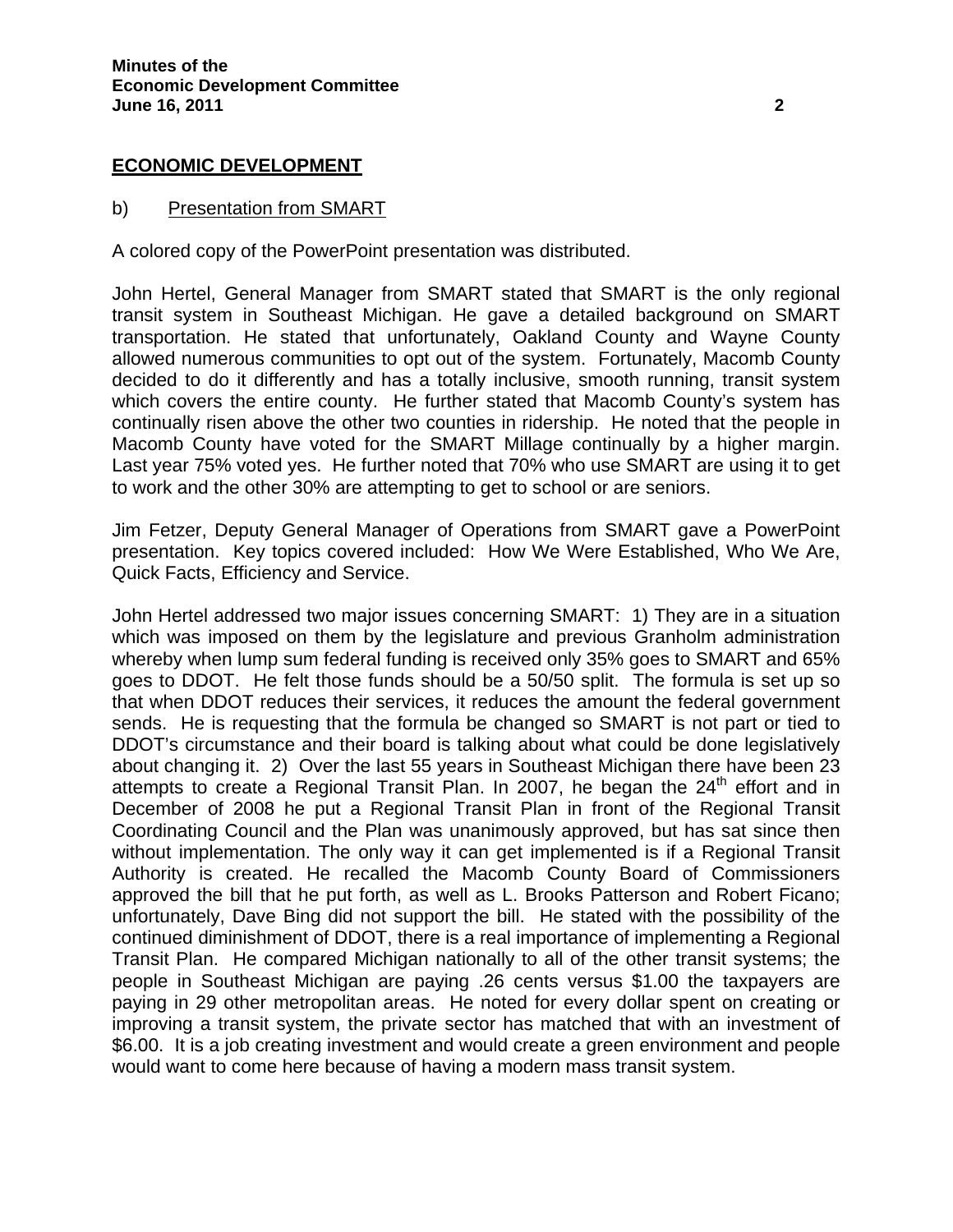The following commissioners spoke: Flynn, Vosburg and Moceri.

After discussion, the following action was taken:

# **COMMITTEE RECOMMENDATION – MOTION**

A MOTION WAS MADE BY MOCERI, SUPPORTED BY SMITH, TO RECOMMEND THAT THE BOARD OF COMMISSIONERS ADOPT A RESOLUTION IN SUPPORT OF SMART (SUBURBAN MOBILITY AUTHORITY FOR REGIONAL TRANSPORTATION) AND THEIR EFFORTS IN RESOLVING EMERGING FINANCIAL ISSUES, AS WELL AS CALL FOR THE CREATION OF A REGIONAL TRANSIT AUTHORITY **(OFFERED BY MOCERI; ADD FLYNN)**. FURTHER, A COPY OF THIS BOARD OF COMMISSIONERS' ACTION IS DIRECTED TO BE DELIVERED FORTHWITH TO THE OFFICE OF THE COUNTY EXECUTIVE. **THE MOTION CARRIED.** 

The following commissioners spoke: Flynn, Fraschetti and Smith.

### **MOTION**

A motion was made by Moceri, supported by Smith, to receive and file the presentation by John Hertel, General Manager and Jim Fetzer, Deputy General Manager of Operations from SMART. **The Motion Carried.**

Without objection, Co-Chair Flynn moved to agenda item #6a.

a) Presentation from Detroit Regional Chamber

Ed Wolking, Executive Vice President, Detroit Regional Chamber gave a PowerPoint presentation entitled: Detroit Regional Chamber Economic Development Programs. Key topics covered included: Strategic Priorities (Regional Collaboration, Economic Development and Education Reform), Ten Counties in Southeast Michigan, A More Collaborative Approach, Key Elements of Collaboration, Key Operating Principles, Detroit Regional Chamber New Senior Team Leadership (Ben Erulkar, SVP for Economic Development), Economic Development Portfolio Five Primary Programs, Business Attraction Michigan Functions, Business Attraction Michigan Mission and Objectives, Target Sectors, Results in Macomb County 2000-2011.

### **MOTION**

A motion was made by Moceri, supported by Sabatini, to receive and file the presentation by Ed Wolking, Executive Vice President from the Detroit Regional Chamber.

The following commissioners spoke: Vosburg and Flynn.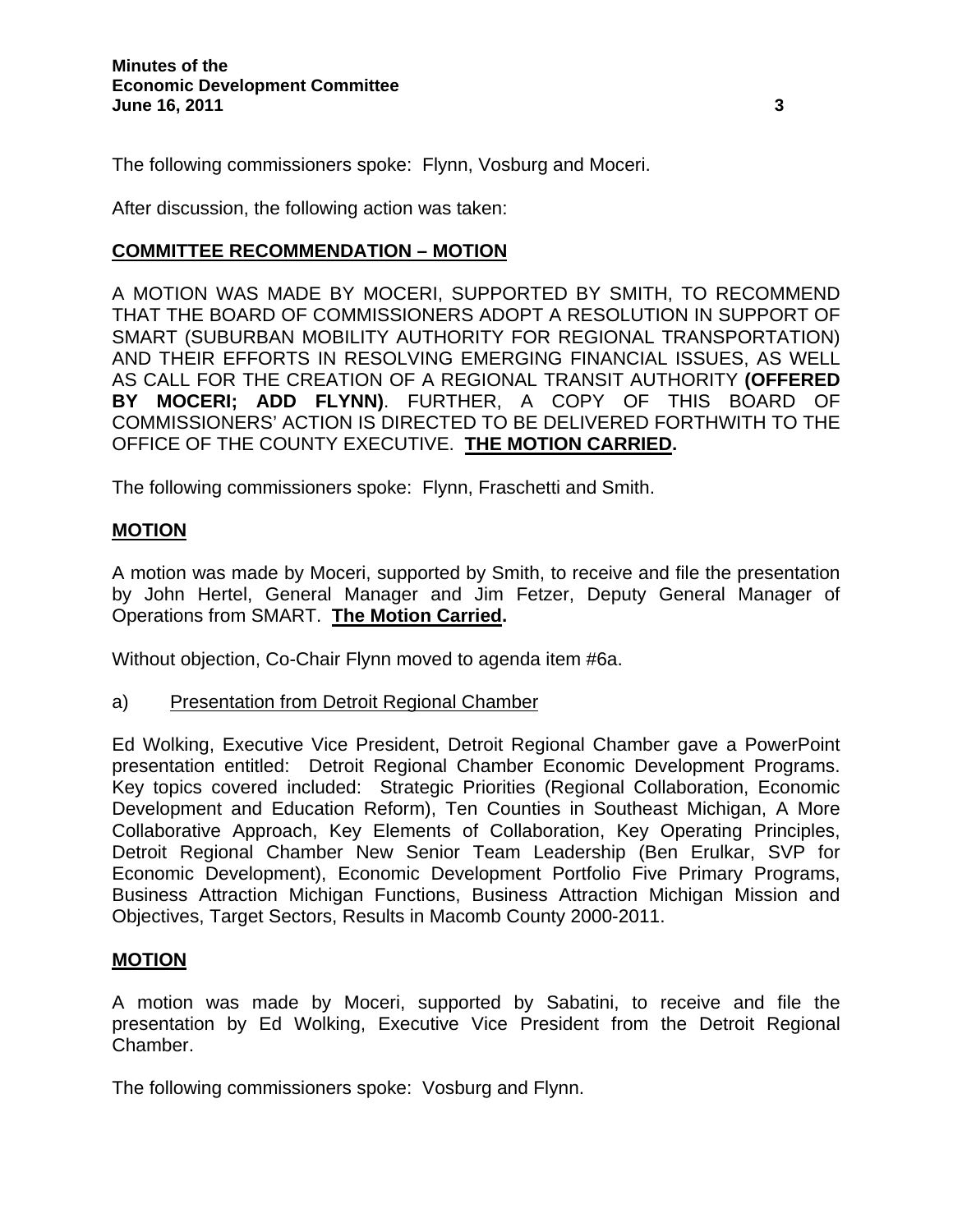Co-Chair Flynn called for a vote on the motion and **The Motion Carried.** 

c) Accept Nicholson Nature Center Trust Fund Grant from Michigan Department of Natural Resources

Gerard Santoro from the Planning and Economic Development Department and Lynne Seymour from the Public Works Department were present to answer questions.

# **COMMITTEE RECOMMENDATION – MOTION**

A MOTION WAS MADE BY MOCERI, SUPPORTED BY TOCCO, TO RECOMMEND THAT THE BOARD OF COMMISSIONERS AUTHORIZE THE COUNTY OF MACOMB TO ACCEPT THE NICHOLSON NATURE CENTER TRUST FUND (\$275,000) GRANT FROM THE MICHIGAN DEPARTMENT OF NATURAL RESOURCES; \$70,000 (MATCH) FUNDS FROM PHILANTHROPIC DONATION BY JAMES B. AND ANN V. NICHOLSON AND \$205,000 (GRANT) FUNDS GRANTED BY MICHIGAN DEPARTMENT OF NATURAL RESOURCES TRUST FUND. FURTHER, A COPY OF THIS BOARD OF COMMISSIONERS' ACTION IS DIRECTED TO BE DELIVERED FORTHWITH TO THE OFFICE OF THE COUNTY EXECUTIVE.

The following commissioner spoke: Vosburg.

Co-Chair Flynn stepped down from the Chair at 10:43 a.m.

Commissioner Moceri took the Chair.

Commissioner Moceri called for a vote on the motion and **THE MOTION CARRIED.** 

### d) 2011 CDBG Annual Plan and 2011 HOME Annual Plan

Mike Rozny from the Planning and Economic Development Department was present.

# **COMMITTEE RECOMMENDATION – MOTION**

A MOTION WAS MADE BY GRALEWSKI, SUPPORTED BY SMITH, TO RECOMMEND THAT THE BOARD OF COMMISSIONERS APPROVE AND AUTHORIZE THE BOARD CHAIR TO SIGN AND SUBMIT TO HUD: 1) THE 2011 CDBG ANNUAL PLAN FOR THE URBAN COUNTY OF MACOMB AND 2) THE 2011 HOME ANNUAL PLAN FOR THE MACOMB HOME CONSORTIUM. FURTHER, A COPY OF THIS BOARD OF COMMISSIONERS' ACTION IS DIRECTED TO BE DELIVERED FORTHWITH TO THE OFFICE OF THE COUNTY EXECUTIVE. **THE MOTION CARRIED.**